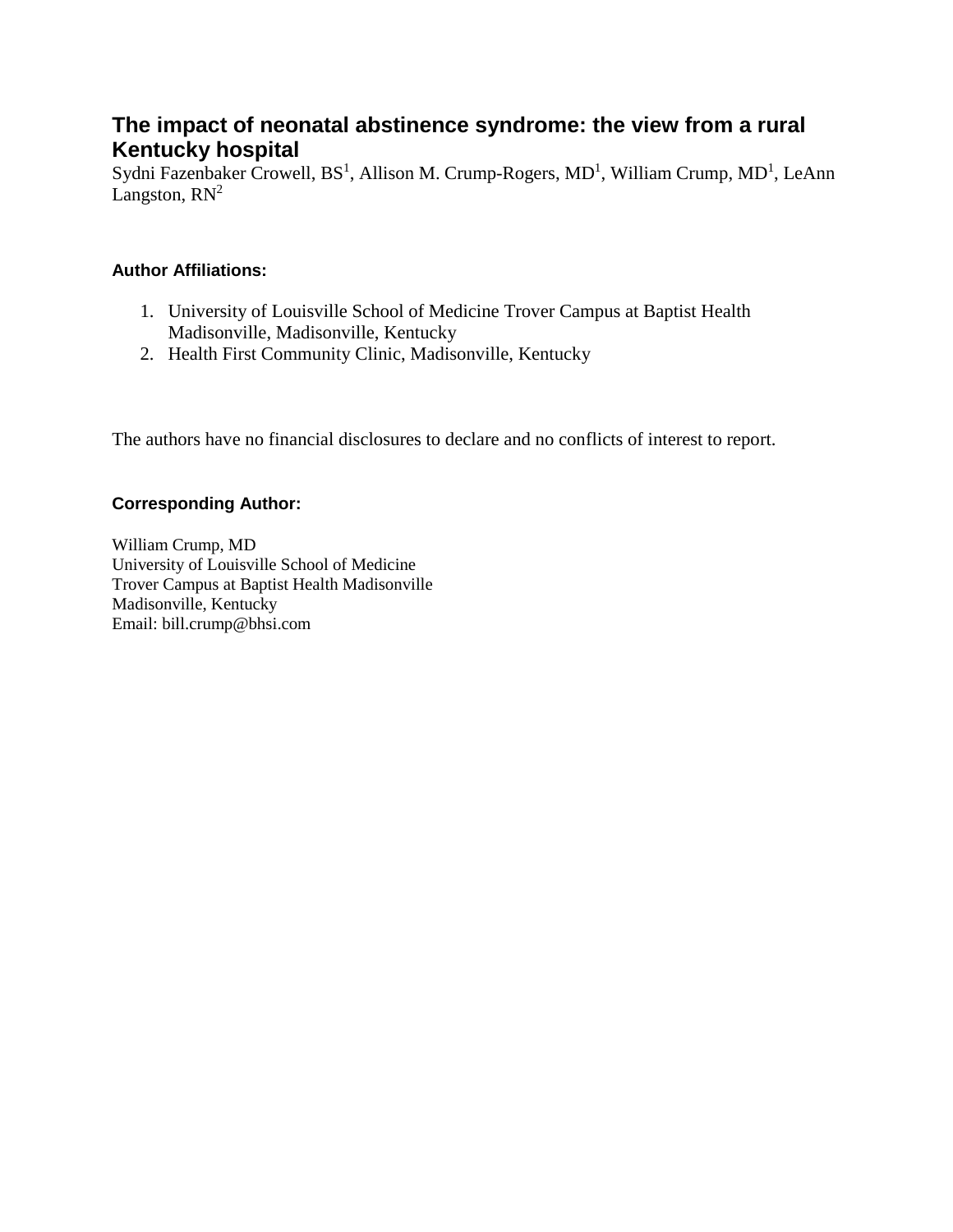## **Abstract**

### **Introduction**

Cases of neonatal abstinence syndrome (NAS) increased 3-fold in the United States from 2000 to 2009, with some indication that the problem may be worse in rural areas. The purpose of our study was to report the incidence of NAS in a small rural community with a regional referral hospital and describe aspects of these infants' NICU stay.

#### **Methods**

Using maternal prenatal positive urine drug screens (UDS) as our initial focus, deliveries at 35 weeks or beyond between March 2015 and May 2016 were included. NAS severity score, length of NICU stay, and hospital charges for each infant were obtained from chart review.

#### **Results**

Thirty three of 981 infants developed NAS requiring NICU admission. Most of these were not identified by either a prenatal history or a routine first prenatal visit UDS. For the 7 infants who were identified as at risk by a positive UDS early in pregnancy, the average length of stay in the NICU was 10 days, the average NAS score was 8, and the average NICU charge was \$46,000 compared to \$3,440 charge for a term normal newborn.

#### **Discussion**

Many studies have shown that neonatal abstinence syndrome is becoming more common, and some suggest that it may be a bigger problem in rural areas. While prenatal UDS may be helpful, many exposed infants will be missed. Even when exposure is proven, without reasonable access to medication assisted treatment during pregnancy, the outcome may still be unfavorable. The precise prevalence and cost in rural hospitals that serve as regional referral centers are needed for adequate health service planning. This planning includes strategies to increase local access to treatment options for pregnant women dependent on opioids.

## **Keywords**

Neonatal Abstinence Syndrome, Rural Communities, Incidence of NAS, Substance Abuse

#### **Introduction**

Cases of neonatal abstinence syndrome (NAS) increased by 3-fold in the United States between 2000 and 2009.<sup>1</sup> Infants exposed in utero to drugs such as opioids, cocaine or methamphetamine are expected to develop some degree of neonatal abstinence syndrome as they undergo withdrawal abruptly after birth. Neurological, gastrointestinal, and respiratory systems are affected by neonatal abstinence syndrome and the severity of symptoms varies depending on dosage of the drug, genetic factors, adequacy of prenatal care, and gestational age of exposure.<sup>1</sup>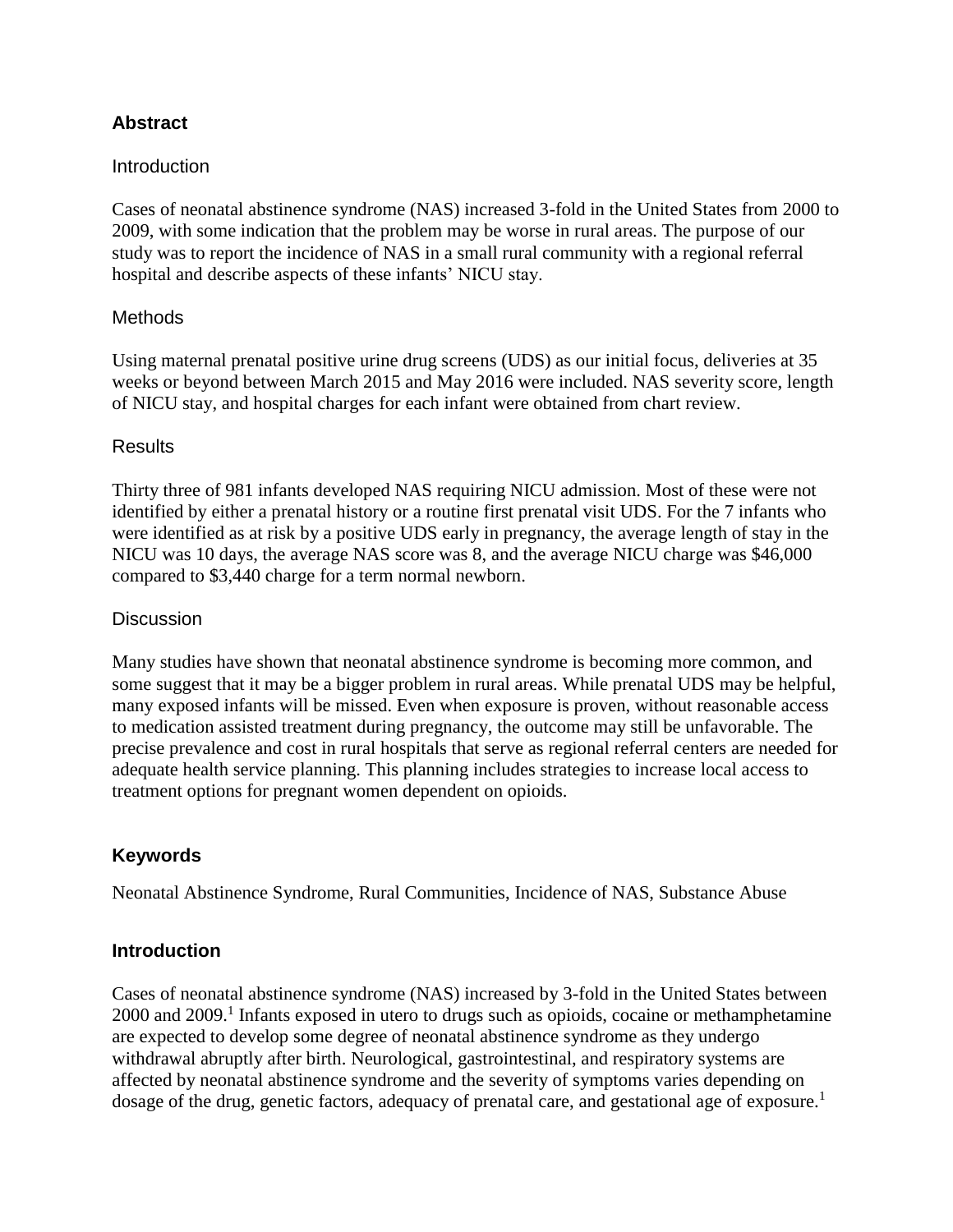Specific signs and symptoms include irritability, high pitched crying, tremors, frequent yawning, excessive crying, seizures, poor feeding, tachypnea, and loose stools.<sup>1</sup>

In 2012, one infant born in the United States every twenty-five minutes was diagnosed with NAS.<sup>1</sup> In 2009 an estimated \$720 million in hospital charges were attributed to NAS.<sup>1</sup> Currently, methods used to detect fetal drug exposure include urine drug screen, meconium results, maternal hair analysis, and umbilical cord tissue toxicology.

From 2009 to 2012, the national incidence of NAS increased from 3.4 to 5.8 per 1000 live births, with significant geographic variation. The highest incidence of NAS was in the East South Central division of the United States (Kentucky, Tennessee, Mississippi, and Alabama) and in 2012 was a mean of 16.2 infants per 1000 hospital births with a range of 12.4 to 18.9.<sup>2</sup>

West Virginia reported NAS and drug-specific trends state-wide, where rurality-related issues are significant. They found that from 2007 to 2013, NAS incidence rate increased from 7.7 to 31.6 infants per 1,000 births per year. During the same time, opioid exposure increased and cocaine exposure decreased.<sup>3</sup>

The effects of drug addiction and withdrawal on mother and baby are still not completely understood. The ideal length of hospital stay for babies exposed to one or more drugs in utero is also unclear. The purpose of our study is to report the prevalence of NAS in a rural community with a regional referral hospital in an area where prenatal medication assisted treatment (MAT) for opioid dependence is not available and to describe some specific aspects of those mother/infant pairs where the prenatal urine drug screen is known to be positive.

## **Methods**

The initial study population was all pregnant women who tested positive in a routine facility prenatal urine drug screen and delivered a viable singleton at 35 weeks or beyond between March 2015 and May 2016. During this period there were 981 deliveries at our rural facility in Kentucky that has seven labor and delivery rooms. The NICU is a 12-bed Level II, non-surgical 5,000 square foot unit. Typically, if an infant is less than twenty-eight weeks' gestation, weighs less than 1000 grams, or requires surgery, transfer will be made to a Level 3 NICU approximately 100 miles away.

Urine drug screens for common drugs of abuse were routinely done at the initial prenatal visit. The same screen was done on all admissions to labor and delivery for both laboring patients and planned cesarean sections. The same urine drug screen was done on babies whose mothers tested positive on admission. Urine was collected on infants as first void, and all meconium stool results were available 1-4 days after the specimens had been received.

The guidelines for admission to the NICU included birth weight less than 2000 grams, gestational age less than 35 weeks, infants of mothers with a history of drug use or mother that tested positive at or prior to delivery for cocaine, opiates, methadone, methamphetamines, or amphetamines. Infants were observed for signs of withdrawal for 24-72 hours or as ordered by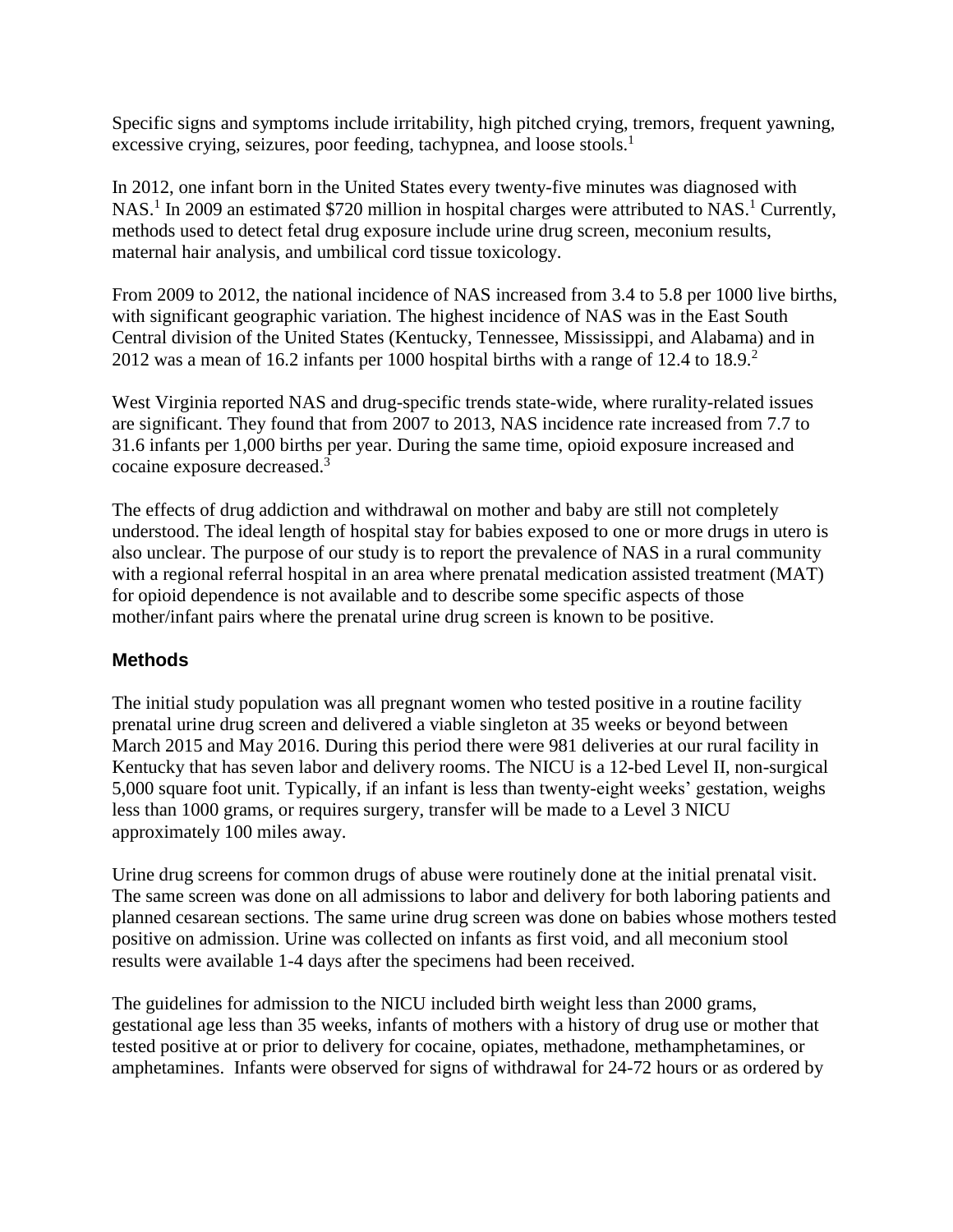the attending physician. Pharmacologic therapy initiated by the attending physician was based on Finnegan Scoring done at birth and every 3-4 hours, each within 30 minutes of feeding.

NAS was defined as any substance exposed infant that exhibited symptoms of neonatal abstinence syndrome including but not limited to tremors, hyperirritability, loose stools, vomiting, or seizures. Data including pharmacological or nonpharmacological treatment for the infants admitted to the NICU was obtained from chart review. At the initial prenatal visit, insurance coverage, demographics, gestational age at first prenatal visit, history of tobacco use, history of hepatitis C and selective serotonin reuptake inhibitor use were recorded, and subsequent number of prenatal visits were also obtained from chart review. None of patients in the study were receiving medication assisted treatment (MAT) for their drug use. The nearest daily administered methadone program was 2 hours away, and the nearest suboxone clinic serving prenatal patients was 1 hour away. The facility's Internal Review Board determined this study was exempt.

## **Results**

**Table 1** shows the demographics of the 58 women who had positive prenatal urine drug screens during the 15 month period, with the majority being THC alone. This is 58 of 981 (6 %) of all the deliveries during this time period. During this time period, 59% of all the deliveries were covered by Medicaid and 97% of these 58 women were covered by Medicaid. **Table 2** shows the percentage of each drug found on the prenatal urine drug screen.

|                                | Mean    | Range     |  |
|--------------------------------|---------|-----------|--|
| Age                            | 26.81   | 16-38     |  |
| Number of prenatal visits      | 12.7    | $5 - 22$  |  |
| GA at delivery                 | 38.6    | 35-41.2   |  |
|                                | $N(\%)$ |           |  |
| Married                        |         | 14(24%)   |  |
| Primipara                      |         | 13(22%)   |  |
| Medicaid Coverage <sup>a</sup> |         | 56(97%)   |  |
| <b>Taking SSRI prenatal</b>    |         | 13(22%)   |  |
| Taking SSRI at delivery        |         | 4(7%)     |  |
| Tobacco use                    |         | 43(74%)   |  |
| Hepatitis C positive           |         | $6(10\%)$ |  |

**Table 1**. Demographics of study subjects. N=58

<sup>a</sup>Of all 981 deliveries during the same time period, 59% had Medicaid coverage.

| <b>Table 2.</b> Drugs reported in prenatal urine drug screens. $N=58^a$ |
|-------------------------------------------------------------------------|
|-------------------------------------------------------------------------|

| <b>Drug</b>                   | N(%        |  |  |  |  |  |
|-------------------------------|------------|--|--|--|--|--|
| <b>THC</b>                    |            |  |  |  |  |  |
| Opioids                       | $10(17\%)$ |  |  |  |  |  |
| Amphetamine & Methamphetamine | 9(16%)     |  |  |  |  |  |
| Benzodiazepines               | 50%        |  |  |  |  |  |
| <b>Barbiturates</b>           | $(2\%$     |  |  |  |  |  |

<sup>a</sup>58 patients had one or more of the drugs listed reported as present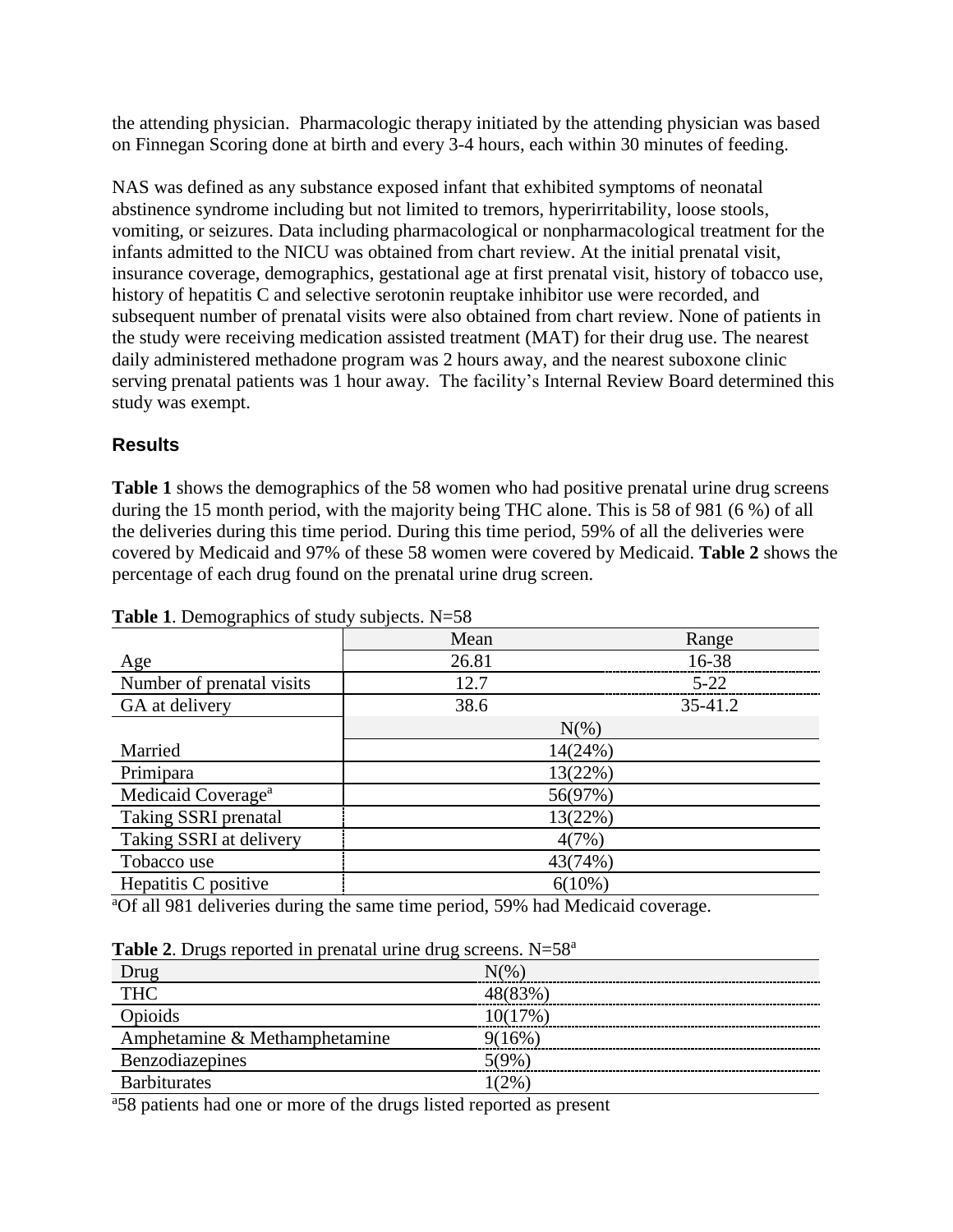Focusing only on the seven women who had a prenatal positive urine drug screen and were still positive for drugs associated with NAS at delivery, **Table 3** summarizes their results.

| GA at      | <b>UDS</b> result      |          |                       |                                                        | Infant's                          | <b>NICU</b> |
|------------|------------------------|----------|-----------------------|--------------------------------------------------------|-----------------------------------|-------------|
| initial    | at                     | GA at    | <b>Maternal UDS</b>   | <b>Infant's UDS</b>                                    | <b>Meconium</b>                   | LoS         |
| <b>UDS</b> | initial UDS            | delivery | result at delivery    | <b>Result</b>                                          | <b>Result</b>                     | (days)      |
| 34         | Benzo, THC,<br>Amph    | 39       | Amph, THC,<br>Opiates | <b>Neg</b>                                             | Amphet,<br>Opiates,<br><b>THC</b> | 5           |
| 36         | Benzo                  | 39       | Oxy                   | Oxy                                                    | THC,<br>Opiates                   | 30          |
| 11         | THC, Barbs,<br>Opiates | 39       | THC, Opiates,<br>Oxy  | THC, Opiates                                           | Same as<br><b>UDS</b>             | 9           |
| 10         | THC, Oxy               | 39       | Opiates, Oxy          | Opiates, THC                                           | Same as<br><b>UDS</b>             | 11          |
| 12         | THC, Benzo             | 40       | Benzo, Amph,<br>Oxy   | Benzo, Amph,<br>Oxy, THC,<br>Opiates,<br>buprenorphine | Same as<br><b>UDS</b>             | 25          |
| 11         | Amph,<br>Opiates       | 37       | Amph, Opiates         | Amph,<br>Opiates                                       | Same as<br><b>UDS</b>             | 4           |
| 11         | Opiates                | 37       | Oxy                   | Opiates                                                | Same as<br><b>UDS</b>             | 9           |

**Table 3**. Initial, follow-up, and delivery urine drug screen results for month. Meconium and urine drug screen for infant at delivery

The average length of stay in the NICU for these seven infants was 10 days with range of 4-30 days. The average NAS score was 8 with a range of 0-16. Five required pharmacological treatment, with four prescribed morphine and one both morphine and clonidine. All seven babies tested positive in meconium results. The total charge for these 7 babies was \$322,000. The average charge for the hospital portion for a term, well infant during the study period was \$3,144.

During this same time-period, an additional 40 infants met NICU admission criteria for potential NAS, and 26 were diagnosed with some level of NAS. These mothers did not have a documented positive prenatal history of drug use or a positive urine prenatal drug screen.

## **Discussion**

The opioid epidemic has brought into sharp focus the use of opioids by women of childbearing age and the possibility of resultant neonatal abstinence syndrome. Some studies suggest that the majority of the increase in NAS can be attributed to the rise in opioid prescriptions rather than acquisition without a prescription, but undoubtedly both occur.<sup>4,5</sup> Rural communities may face an even larger challenge with NAS due to inadequate treatment resources. Pregnant women living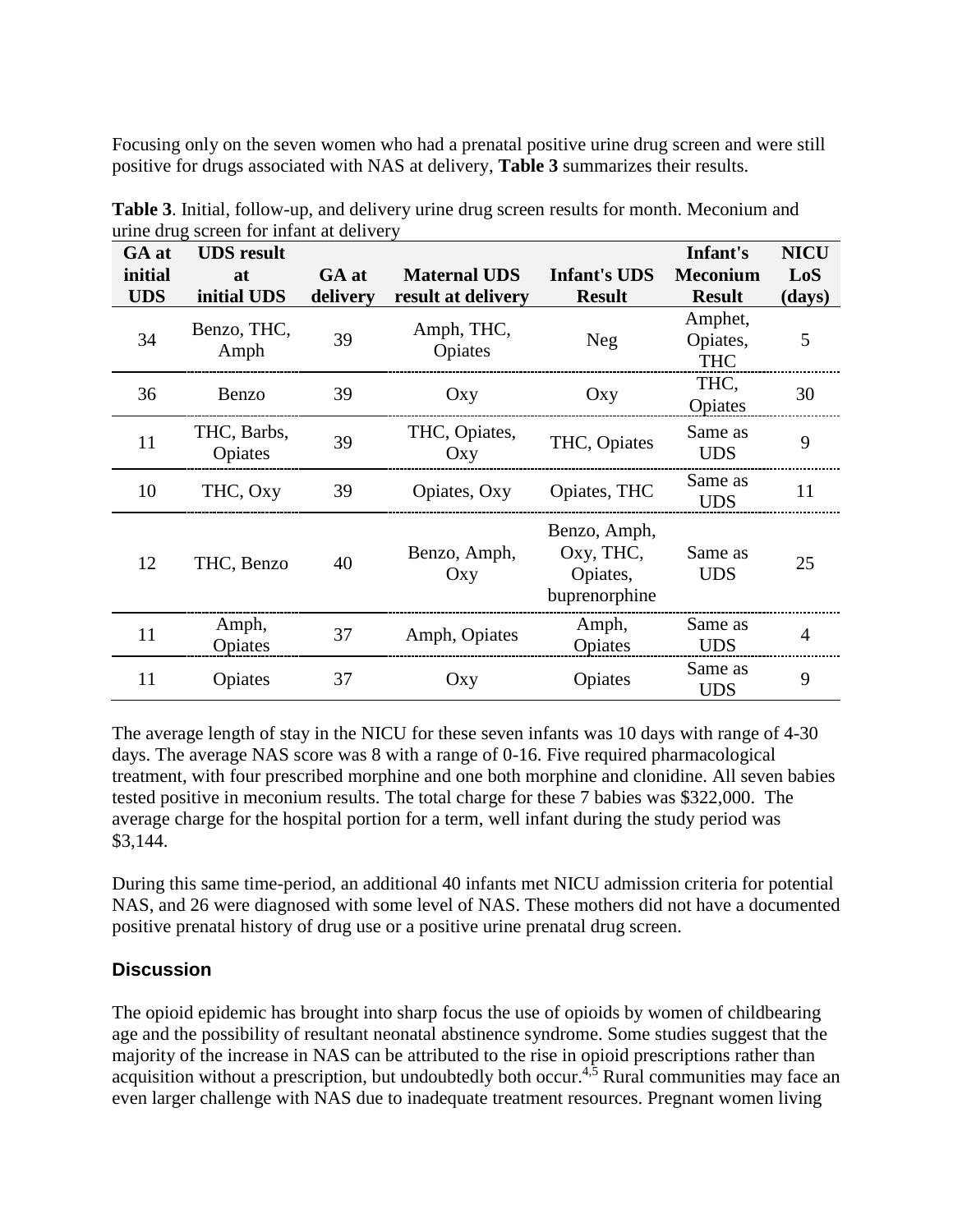in rural towns may need to commute long distances to find a treatment facility serving pregnant women who accept their form of payment. The issue is heightened when the woman has other children and responsibilities that she cannot leave to seek treatment far away. This could result in a woman either continuing opioid use or trying withdrawal on her own, both of which could be harmful to her fetus.<sup>3,4</sup>

The health risks associated with substance use disorder include increased prevalence of hepatitis C and human immunodeficiency virus (HIV) from sharing needles, bacterial infections from injecting or skin popping, and sexually transmitted infections from trading sex for drugs or other high-risk sexual behavior.<sup>4</sup> Our data supports this association, with 6 women (10%) testing positive for hepatitis C. This population of women lack healthy coping mechanisms due to a multitude of factors such as unstable homes, unhealthy habits such as smoking and drug use, inadequate support, and high levels of stress.<sup>4</sup>

In 2013, Tennessee implemented an online surveillance system for NAS that requires the hospital to report a new NAS diagnosis within 30 days.<sup>7</sup> With this online reporting system, they found a higher NAS case rate in the rural Appalachian counties of eastern Tennessee than in more urban and suburban areas.<sup>7</sup> By including geographic demographics such as women's county of residence and source of exposure, targeted interventions can be developed to best address local needs.<sup>7</sup> CDC also found that in the United States, higher rates of opioid prescriptions were found among women of reproductive age in the South.<sup>8</sup> In this same CDC study, opioid prescription rates were higher among women enrolled in Medicaid.<sup>8</sup> Rural patients typically are covered by Medicaid more than in more suburban environments.

Studies show that if pregnant women choose an inpatient detoxification program and are successful, the infants of these women have shorter hospitalizations, lower NAS scores, and are less likely to be treated for withdrawal.<sup>5</sup> Maternal-newborn contact, rooming-in, and breastfeeding may help to decrease the severity of NAS and the need for pharmacological treatment of NAS.<sup>5,6</sup>

In our study of one rural hospital over a 15 month period, we found that our incidence of symptomatic NAS infants was 33 per thousand. Most of these infants were not identified during a prenatal history or prenatal urine drug screen. This is not uncommon, as women using illicit drugs may not report this, and with the dilute urine of pregnancy, false negative urine drug screens are probably frequent.

The cost of the seven term infants that were identified in advance demonstrates the severity of these situations. For these 7 infants the average length of stay in the NICU was 10 days with an average charge of \$46,000 per infant. The one pre-term NAS infant excluded from this analysis alone had \$110,000 in charges and a 24 day stay. Born at 34 weeks, the NAS aspect almost surely contributed to both length of stay and therefore charges. It is important to note the inability to change the course of these 7 term NAS infants, despite knowing that the mother's initial prenatal urine drug screen was positive. Careful prenatal care with appropriate urine drug screening still misses mothers who are using something other than THC and even if positive, if there is no local access to treatment, changing the outcome is difficult. This prolonged length of stay in the NICU for all 8 infants was in a population where none of the women were in a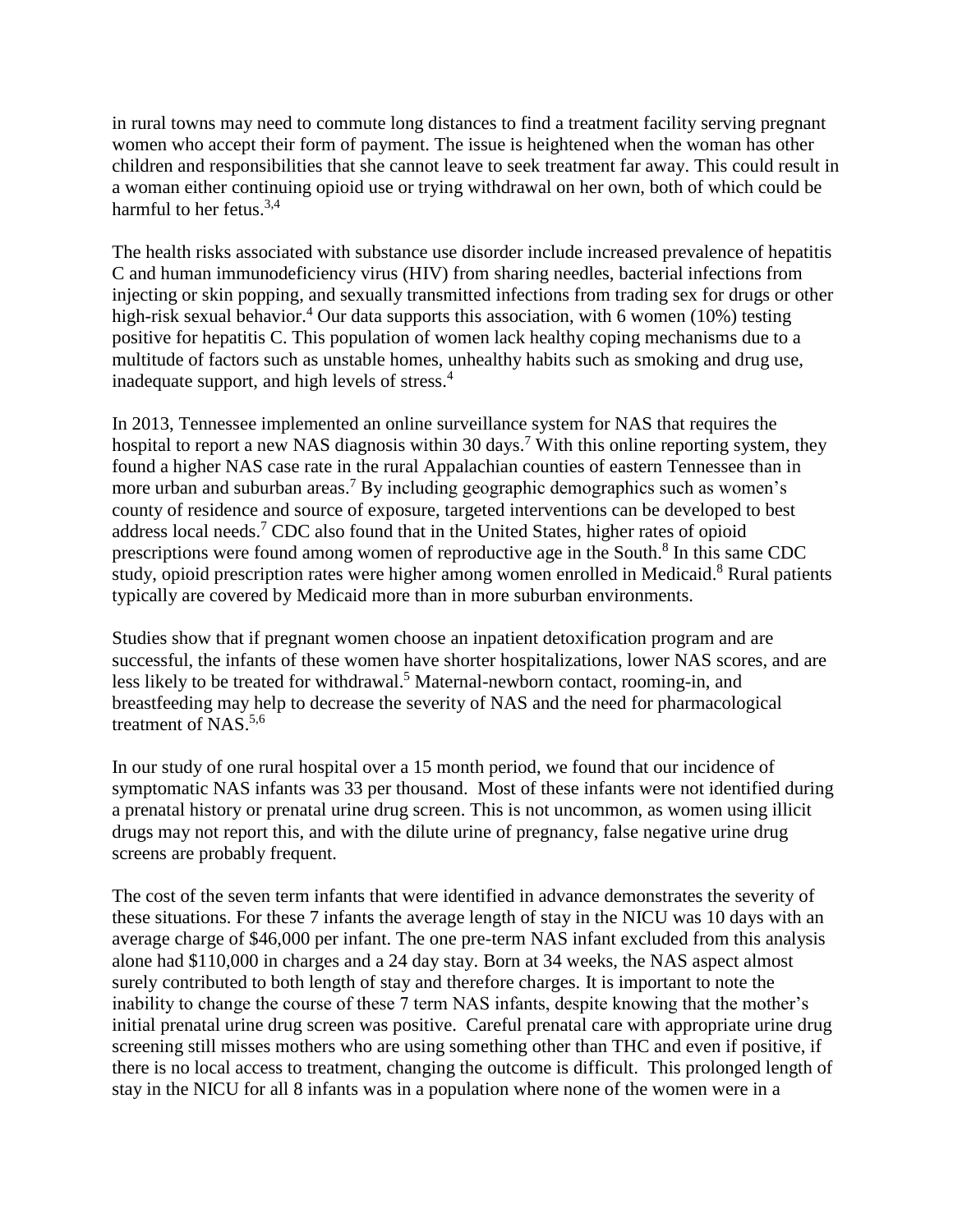medication assisted treatment program (MAT). The lack of MAT treatment availability near many rural communities creates a significant gap in medical care for pregnant women using drugs, at a considerable cost.

Limitations of our study include lack of generalizability, as we report one small group at one rural hospital. Rural communities like ours may find value in our results and are encouraged to replicate them. The data was obtained by chart review performed by a highly experienced perinatal nurse, but with any manual chart review, limitations include transcription errors and missing data. We limited our data set to those variables for which we had complete data, and even then the review was very labor intensive. Because of our focus on differentiating the NICU course in term NAS infants, 2 infants delivered at 34 weeks' gestation were excluded. One of these born at 34 weeks had charges of \$110,000, and a significant amount of that cost was probably secondary to NAS. Our study is strengthened because 99% of patients who delivered at our facility were taken care of by one group of providers including certified nurse midwifes and physicians, and prenatal drug screening had become routine, and any tests missed were completed by ongoing quality assurance processes. This allows us to demonstrate that prenatal urine drug screens miss some patients needing attention.

In conclusion, we found that 33 infants per 1000 deliveries at our rural hospital required NICU admission for NAS, at significant cost. Our prevalence was higher than in most older reports, but in line with recent reports from West Virginia. The increasing prevalence of NAS in rural communities has created a need for wider availability of prenatal MAT and perhaps an opportunity for medical professionals and policy makers to focus on targeted treatment methods to reduce opioid dependence and addiction among women of child bearing age, ideally before pregnancy is established. Increasing access to maintenance and prevention treatment for pregnant mothers in rural communities would prove beneficial to reduce cost in the long run by avoiding NICU admissions and extended NAS pharmacologic and nonpharmacologic treatment. Reducing NAS occurrence is an important goal in maternal and child health and future studies should track the prevalence and costs as attempts at prevention using both supervised abstinence and MAT maintenance programs are implemented.